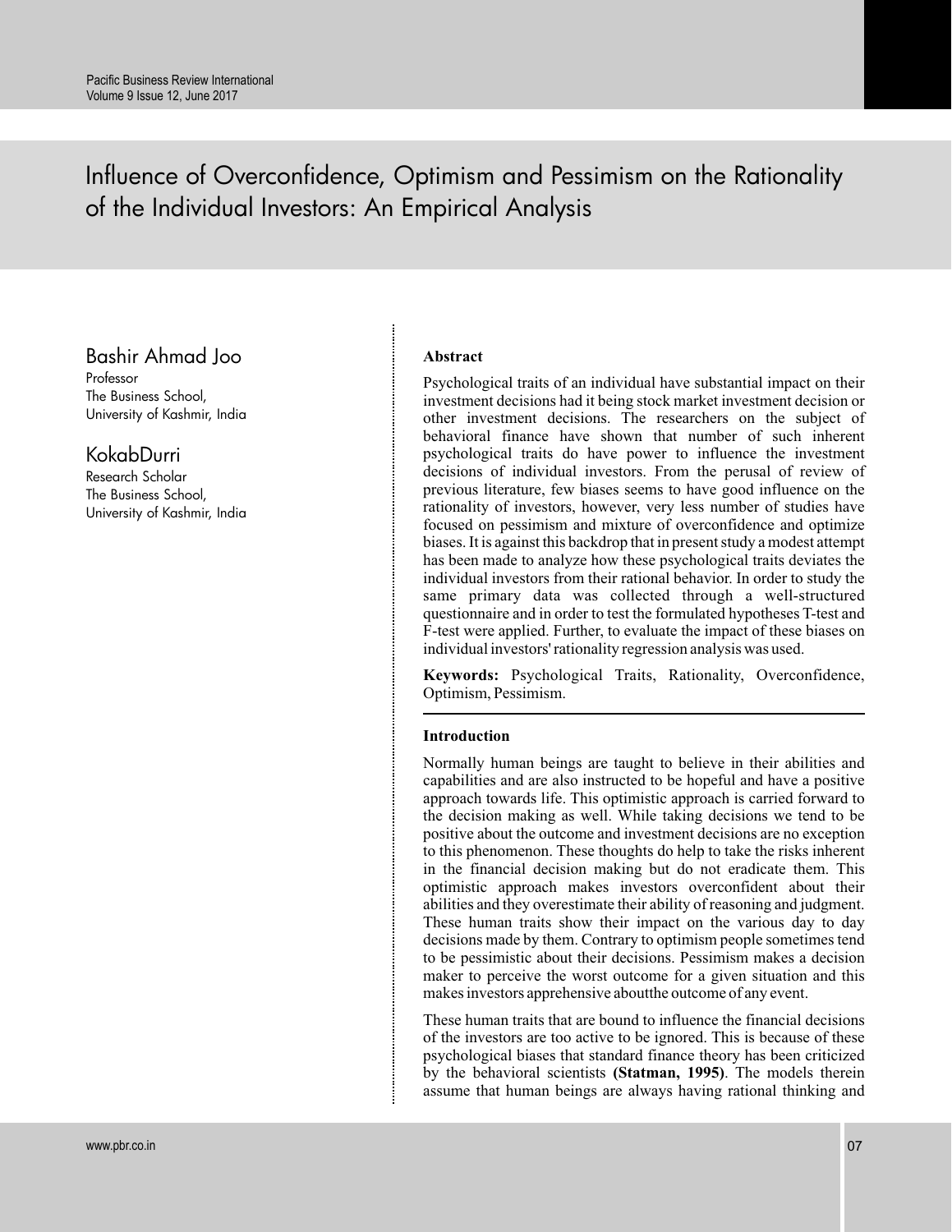behavior, which in actual practice is missing **(Nofsinger,** 2001). Hence, the models of standard finance theory ignores the psychological biases that influence the decision making process. There are a large number of such biasesthatresearchers have argued to influence the financial decision making process of an individual investors, however, in this paper an attempt has been made to study only impact of Overconfidence & Optimism and Pessimism on the rationality of the individual investors. Overconfidence and Optimism have been grouped together as it is believed that optimism leads to overconfidence.

#### **Objectives of the Study:**

The study is pursued to achieve following objectives:

- i. To analyze the impact of overconfidence and optimism on the rationality of an individual investors.
- ii. To analyze the impact of pessimism on the rationality of an individual investors.

#### **Literature Review:**

People are generally optimistic in nature and always expect good to happen in the future. In equity market people invest with the positive hope and believethat their investments will increase their future consumption. This optimism in investment decisions may come out of overconfidence in ones' ability to predict returns. Researchers have even used overconfidence and optimism interchangeably. **Solt and** Statman (1989) made an attempt to explore overconfidence bias and results of their study show that analysts overestimate growth rates for growth companies. Not only this, analysts also tend to over emphasize good news and ignore negative news for these firms. Investors generally think they are smarter and have better information than they actually do (Pompian, 2006; Shefrin, 2000). Investors are positive about the likely performance of the shares that they own rather than the ones they don't own **(Hassan et al,** 2013). Investors exhibit behavioral biases and make poor trading decisions; experienced investors make more trading mistakes (Chen et al, 2004). A common trait among investors is a general over confidence of their ability when it comes to pricing stocks and to decide when to enter or exit a market. These tendencies were studied by Odean (1998)and it was found that traders conducting trades were average and had under performance compared to market. Further, psychologists have determined that over confidence causes people to overestimate their knowledge, under estimate risks and exaggerate their ability to control events. Studies reveal gender has an impact on overconfidence and generally men are more overconfident compared to females **(DeBondt, 1998 & Lin, 2011).** Sometimes investors disregard the reason that the price of the stocks has dropped while as the anchored higher price is mentally considered its "right price". The stock is therefore believed to bounce back over a certain time period **(Phung, 2008; Fagerstrom,**

#### **2008).**

Various other studies have been done in this regard, like Odean (1998)made an attempt to examine the effect of overconfidence of various investors and **Gervais and** Odean (2001)developed a model that demonstrated how success results in increasing overconfidence.

There is a close link between Optimism, Pessimism andoverconfidence. The overconfidence is the outer source of information like advice from others may imply pessimism in inner source like ones' own abilities (Rabin, 2002), while aspessimism is more prevalent in the risky situations, especially when ones' money is at stake. Optimism and Pessimism play a significant role in the outcome of any activity including judgment accuracy **(Lyubomirsky et al,** 2005). Hence, the discussion on review of literature reveals that overconfidence, optimism and pessimism are very significant psychological biases that effect investors psych.

#### **Research Methodology:**

Inthe present study, the impact of psychological biases like Overconfidence and Optimism and Pessimism on the Rationality of the individual investors of Jammu and Kashmir is examined.For the present study a sample of 303 investors is taken from the state of Jammu and Kashmir.The sample size has been ascertained using online calculator at 95 percent confidence level and 5 percent error margin and 2300 investors has been taken as population size. The 2300 investors are those investors who are actively involved in stock trading of different depositories functioning in the state of Jammu and Kashmir. The primary data is collected through a well-designed questionnaire. Further, in order to evaluate the influence of these biases on the rationality of investors and to test the formulated hypotheses T-test and ANOVA were used. In addition to these tests correlation analysis was used to study the degree of relationship between these variables.

The following null hypotheses were formulated to study the influence of the demographic variables on the above referred to biases ofindividual investors:

#### **Influence of demographic variables on Overconfidence and Optimism Traits**

 $H_0$ 1: There is no significant influence of Gender on the behavioral trait of Overconfidence and Optimism.

: There is no significant influence of Age on the **Ho2** behavioral trait of Overconfidence and Optimism.

: There is no significant influence of Educational **Ho3** Qualification on the behavioral trait of Overconfidence and Optimism.

: There is no significant influence of Annual Income on **Ho4** the behavioral trait of Overconfidence and Optimism.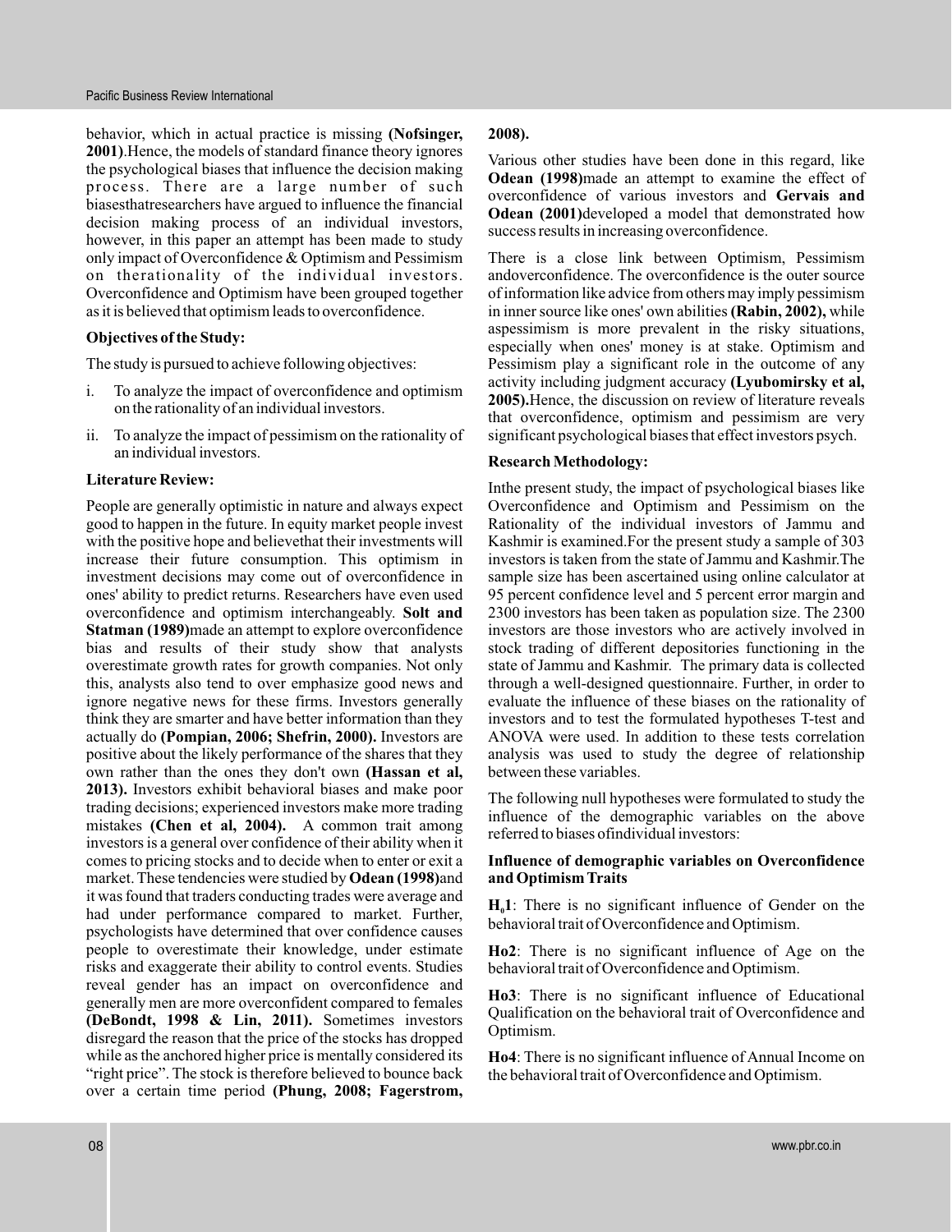**Ho5** : There is no significant influence of Investing Experience on the behavioral trait of Overconfidence and Optimism.

**Ho6** : There is no significant influence of Occupation on the behavioral trait of Overconfidence and Optimism.

**Ho7** : There is no significant influence of Religion on the behavioral trait of Overconfidence and Optimism.

#### **Influence of demographic variables on Pessimism Traits**

**Ho8** : There is no significant influence on the basis of Gender in terms of the behavioral trait of Pessimism.

**Ho9** : There is no significant difference on the basis ofAge in terms of the behavioral trait of Pessimism.

**Ho10** : There is no significant difference on the basis of Educational Qualification in terms of the behavioral trait of Pessimism.

**Ho11** : There is no significant difference on the basis of Annual Income in terms of the behavioral trait of Pessimism.

**Ho12** : There is no significant difference on the basis of Investing Experience in terms of the behavioral trait of Pessimism.

**Ho13** : There is no significant difference on the basis of Occupation in terms of the behavioral trait of Pessimism.

**Ho14** : There is no significant difference on the basis of Religion in terms of the behavioral trait of Pessimism.

#### **CorrelationAnalysis**

The test is carried out in order to test the following null hypothesis:

**Ho15** : There is no significant relationship between Overconfidence & Optimism and Rationality.

**Ho16** : There is no significant relationship between Pessimism and Rationality.

#### **Data analysis and Interpretation:**

#### **Influence of Demographic Variables on behavioural Trait of "Overconfidence and Optimism"**

The values depicted in table 1 shows t-vales and f-values of various demographic variables for Behavioral Bias 'Over

Confidence & Optimism'. These values are obtained at a significance level of 5% and 1%. The t-value obtained for Gender is 2.53 and is significant at 1% level. The value indicates that there is significant difference among investors on the basis of gender in terms of "over-confidence and optimism". Therefore the formulated null hypothesis  $H_0$ 1, i.e. "there is no significant influence of Gender on the behaviouraltrait Overconfidence and Optimism", is rejected. Further, the mean value obtained for male investors is higher compared to females, indicating males are more exposed to over confidence and optimism bias compared to females.The f-value obtained in case of age demographic variable is 2.15 but this is not statistically significant. Therefore, null hypothesis  $H<sub>o</sub>2$ , i.e. "there is no significant influence of Age on the behaviouraltrait of Overconfidence and Optimism" is accepted. Further, the analysis indicated that the investors in the age group of 30-40 years have scored highest mean value of 3.42 and lowest mean score was witnessed for the investors falling in the age group of more than 5o years (i.e. 3.17). This reveals that investors' falling in lower age group has more tendencies to deviate from rational behavior.

For Educational Qualification, the f-value obtained is 3.56, which is significant at  $1\%$  level. So, hypothesis  $H<sub>o</sub>3$  i.e. "there is no significant influence of Educational Qualification on the behaviouraltrait of overconfidence and Optimism" is rejected. The mean scores reveal that the investors who are graduate show more over confidence and optimism in their investment decisions and such behavior is least witnessed among higher qualification investors.On the basis of the analysis f-value for the demographic variable of Annual Income is 1.43, which is not significant. Thus, the null hypothesis  $H_0^4$  i.e. "there is no significant influence of Annual Income on the behaviouraltrait of Overconfidence and Optimism" is accepted. The analysis also depicts that investors with higher income exhibit more overconfidence and optimism in the investment decisions compared to lower income investors as mean value is recorded highest in their case. Similar results are obtained for the hypothesisframed for investing experience demographic variable. Hence, null hypothesis  $H<sub>o</sub>5$  i.e. "there is no significant influence of Investing Experience on the behaviouraltrait of Overconfidence and Optimism" is also accepted.

**Table 1: Influence of Investors' demographics on Over Confidence & Optimism**

| <b>Particulars</b> | <b>Categories</b> |     | Mean | S.D. | f/t<br><b>Values</b>      |
|--------------------|-------------------|-----|------|------|---------------------------|
| Gender             | Male              | 253 | 3.37 | 0.62 | $t = 2.53*$<br>$(p=.000)$ |
|                    | Female            | 50  | 3.14 | 0.38 |                           |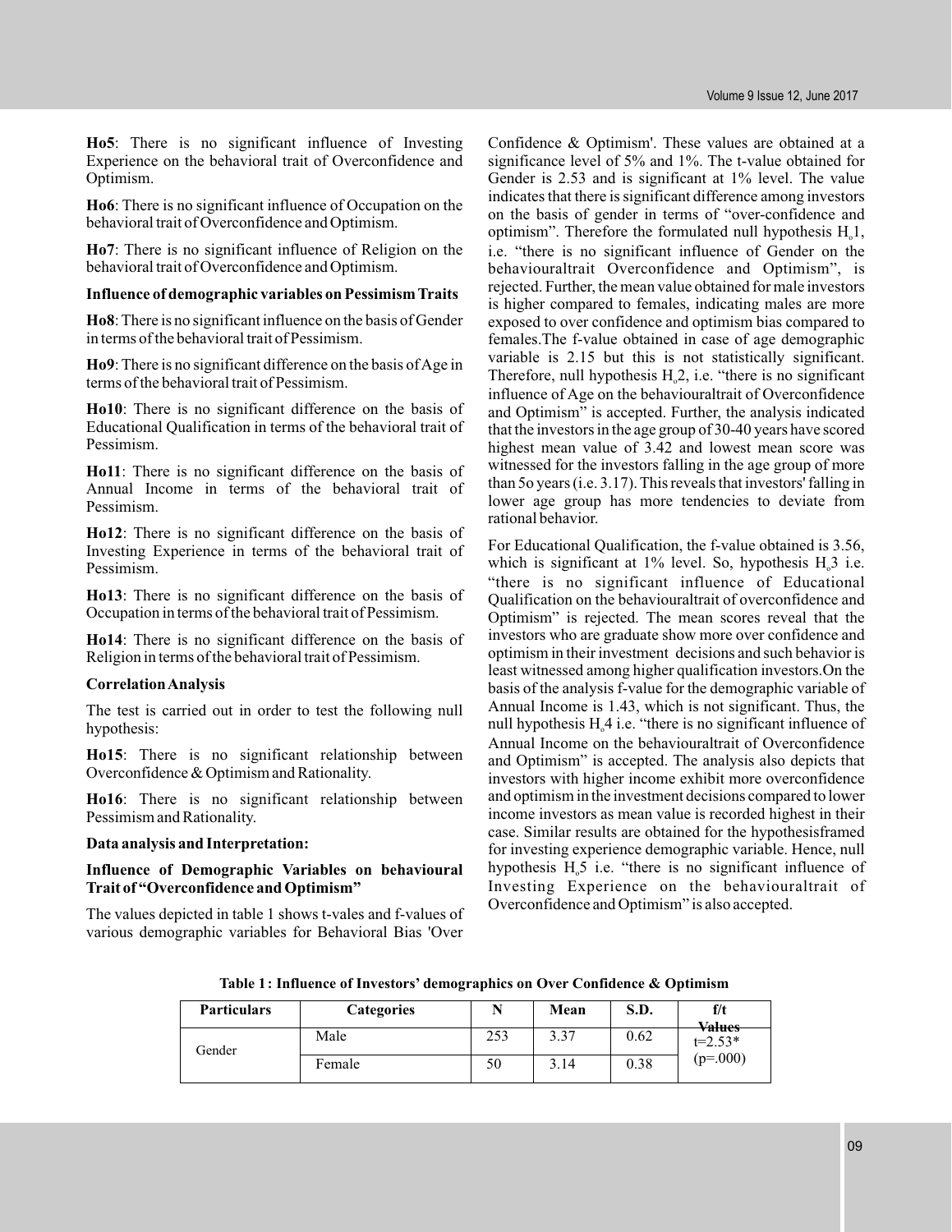| Age                          | Less than 30                         | 61               | 3.31 | 0.56              |                         |
|------------------------------|--------------------------------------|------------------|------|-------------------|-------------------------|
|                              | $30 - 40$                            | 130              | 3.42 | 0.69              | $f=2.15$                |
|                              | $40 - 50$                            | 76               | 3.28 | 0.43              | $(p=.095)$              |
|                              | More than 50                         | 36               | 3.17 | 0.56              |                         |
| Educational<br>Qualification | Secondary                            | 27               | 3.39 | 0.64              |                         |
|                              | Undergraduate                        | 69               | 3.35 | 0.73              | $f=3.56$ <sup>*</sup>   |
|                              | Graduate                             | $\overline{107}$ | 3.45 | 0.57              | $(p=.007)$              |
|                              | Post-graduate                        | 80               | 3.21 | 0.48              |                         |
|                              | Doctorate                            | 20               | 3.02 | 0.40              |                         |
| Annual<br>Income             | Upto 3,00,000                        | 116              | 3.32 | 0.69              |                         |
|                              | $3,00,001 - 5,00,000$                | 92               | 3.34 | 0.49              | $f=1.43$                |
|                              | 5,00,001-7,00,000                    | $\overline{62}$  | 3.25 | 0.56              | $(p=.235)$              |
|                              | Above 7,00,001                       | 33               | 3.51 | 0.53              |                         |
|                              | $0-3$ years                          | 115              | 3.31 | 0.61              |                         |
| Investing                    | 3-5 years                            | 74               | 3.25 | 0.53              | $f=1.45$                |
| Experience                   | $5-10$ years                         | 79               | 3.37 | 0.56              | $(p=.229)$              |
|                              | More than 10 years                   | $\overline{35}$  | 3,49 | 0.73              |                         |
| Occupation                   | Self-Employed                        | 123              | 3.43 | 0.66              |                         |
|                              | Govt. Employee<br>(Retired & Active) | 64               | 3.42 | 0.54              | $f = 5.92$ <sup>*</sup> |
|                              | Private Employee                     | 53               | 3.06 | 0.47              | $(p=.000)$              |
|                              | Professors                           | 18               | 3.00 | 0.48              |                         |
|                              | Others                               | 45               | 3.40 | 0.53              |                         |
| Religion                     | Islam                                | 267              | 3.35 | $\overline{0.61}$ | $t=1.79*$               |
|                              | Others                               | $\overline{36}$  | 3.17 | 0.44              | $(p=.004)$              |

**Source: Primary data compiled by the scholar \*values significant at 1%**

**\*\*values significant at 5%**

The analysis presented in this table further reveals that depending upon the type of occupation; investors differ significantly with respect to the biasof over confidence and optimism, resulting in the rejection of null hypothesis Ho6, i.e. "there is no significant influence of Occupation on the behavioral trait of Overconfidence and Optimism". Further, analysis reveals that self-employed investors are more prone to overconfidence and optimism bias compared to other categories. The t-value value obtained for demographic variable of Religion is recorded at 1.76, but this is not significant. This confirms that religion plays no role in determining over confidence and optimistic nature of the investors. Hence, null hypothesis Ho7, i.e., "there is no significant influence of Religion on the behavioral trait of Overconfidence and Optimism" is accepted. However,

investors who follow Islam as religion has scored higher mean and this manifests that such investor are more prone to this bias.

#### **Influence of Demographic Variables on behavioral Trait of "Pessimism"**

Table 2 depicts the results of t-test for variables analyzed to assess the influence of demographic variables on "Pessimism". The null hypothesis here is that the means are equal and the alternative hypothesis is that they are not equal.A big t, with p-value, means that the null hypothesis is rejected, and we would assert that the means are significantly different; while a small t, with a big p-value indicates that they are not significantly different. Similarly, the null hypothesis here is that the group means are all equal,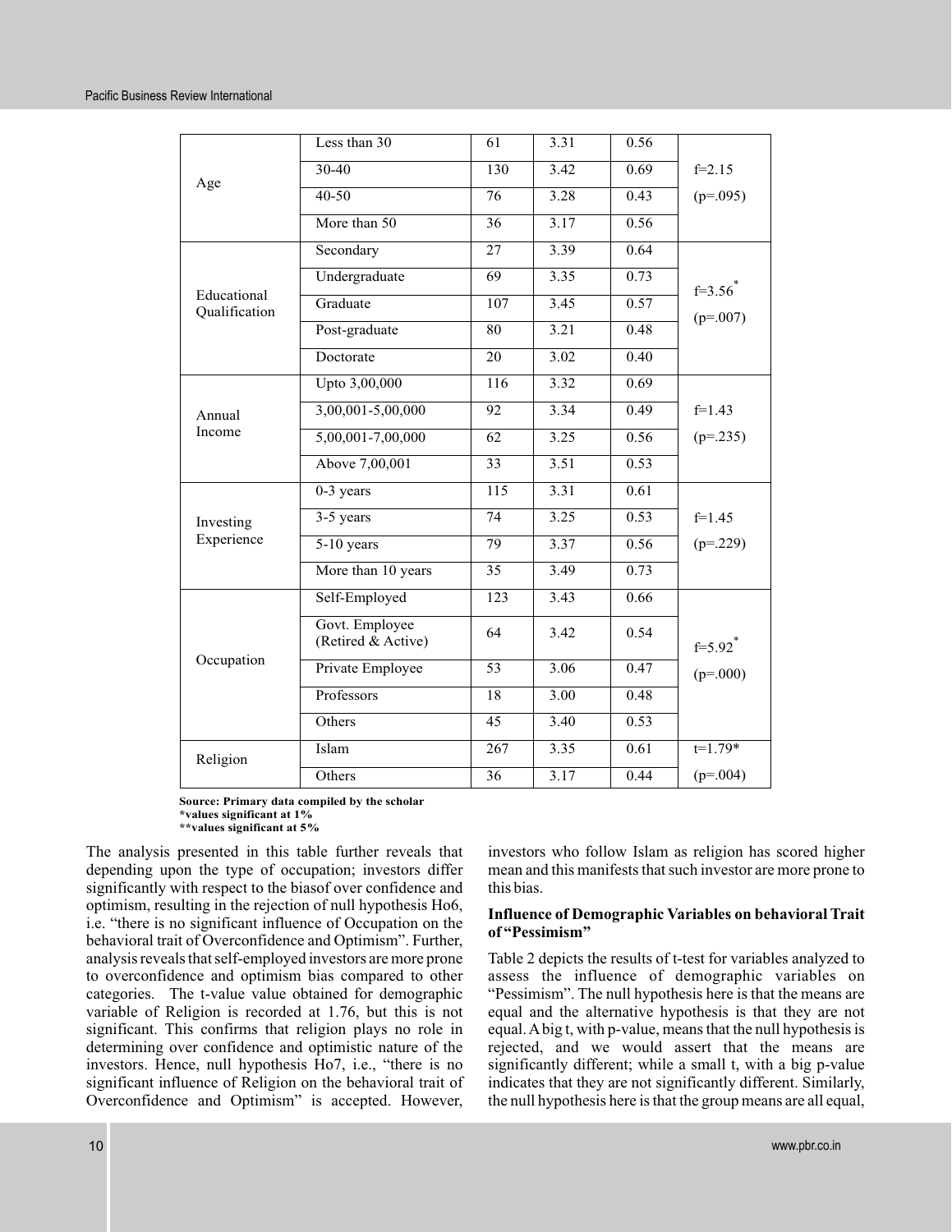and the alternate hypothesis is that they are not. A big fvalue, with a small p-value means that the null hypothesis is rejected, and we would assert that the means are significantly different, while a small f with a big p-value indicates that they are not significantly different.

Table 2 shows the t-vales and f-values of various demographic variable in relation to the behavioral bias of 'Pessimism'. These values are obtained at a significance level of 5% and 1%. The t-value obtained for Gender is 1.13 and it is statistically significant at 1% level. The value

indicates that there is significant difference among the investors on the basis of gender in terms of the behavioral trait of "Pessimism". Therefore, null hypothesis Ho8, i.e., "there isno significant difference on the basis of Gender in terms of the behavioral trait of Pessimism" is discredited. Further, means reveal that males with higher mean score of 3.15 are more exposed to Pessimism while making investment decisions compared to females,who scored low mean scores. The f-value obtained in case of age demographic variable is

| <b>Particulars</b>           | <b>Categories</b>                    | N                | Mean | S.D. | f/t Values  |
|------------------------------|--------------------------------------|------------------|------|------|-------------|
| Gender                       | Male                                 | $\overline{253}$ | 3.15 | 0.67 | $t=1.13*$   |
|                              | Female                               | $\overline{50}$  | 3.03 | 0.53 | $(p=.012)$  |
| Age                          | Less than 30                         | $\overline{61}$  | 3.04 | 0.74 |             |
|                              | $30-40$                              | $\overline{130}$ | 3.14 | 0.64 | $f=1.45$    |
|                              | $40 - 50$                            | $\overline{76}$  | 3.24 | 0.61 | $(p=.229)$  |
|                              | More than 50                         | 36               | 3.02 | 0.61 |             |
| Educational<br>Qualification | Secondary                            | 27               | 3.05 | 0.93 |             |
|                              | Undergraduate                        | $\overline{69}$  | 3.22 | 0.58 | $f=2.28$    |
|                              | Graduate                             | $\overline{107}$ | 3.22 | 0.64 | $(p=.061)$  |
|                              | Post-graduate                        | 80               | 3.00 | 0.62 |             |
|                              | Doctorate                            | 20               | 2.92 | 0.53 |             |
| Annual Income                | Upto 3,00,000                        | $\overline{116}$ | 3.12 | 0.73 |             |
|                              | $3,00,001 - 5,00,000$                | 92               | 3.15 | 0.67 | $f=1.83$    |
|                              | $5,00,001 - 7,00,000$                | 62               | 3.23 | 0.49 | $(p=143)$   |
|                              | Above 7,00,001                       | 33               | 2.91 | 0.52 |             |
|                              | $0-3$ years                          | 115              | 3.28 | 0.60 |             |
| Investing<br>Experience      | 3-5 years                            | $\overline{74}$  | 3.13 | 0.70 | $f=4.63*$   |
|                              | $5-10$ years                         | 79               | 3.03 | 0.59 | $(p=.004)$  |
|                              | More than 10 years                   | $\overline{35}$  | 2.87 | 0.74 |             |
| Occupation                   | Self-Employed                        | $\overline{123}$ | 3.17 | 0.69 |             |
|                              | Govt. Employee<br>(Retired & Active) | 64               | 3.14 | 0.70 | $f=3.06**$  |
|                              | Private Employee                     | $\overline{53}$  | 3.08 | 0.54 | $(p=.017)$  |
|                              | Professors                           | $\overline{18}$  | 2.65 | 0.66 |             |
|                              | Others                               | 45               | 3.24 | 0.51 |             |
|                              | Islam                                | 267              | 3.13 | 0.65 | $t = -0.11$ |
| Religion                     | Others                               | 36               | 3.14 | 0.65 | $(p=.325)$  |

**Table 2: Influence of Investors' demographics on Pessimism**

**Source: Primary data compiled by the scholar**

**\*values significant at 1%**

**\*\*values significant at 5%**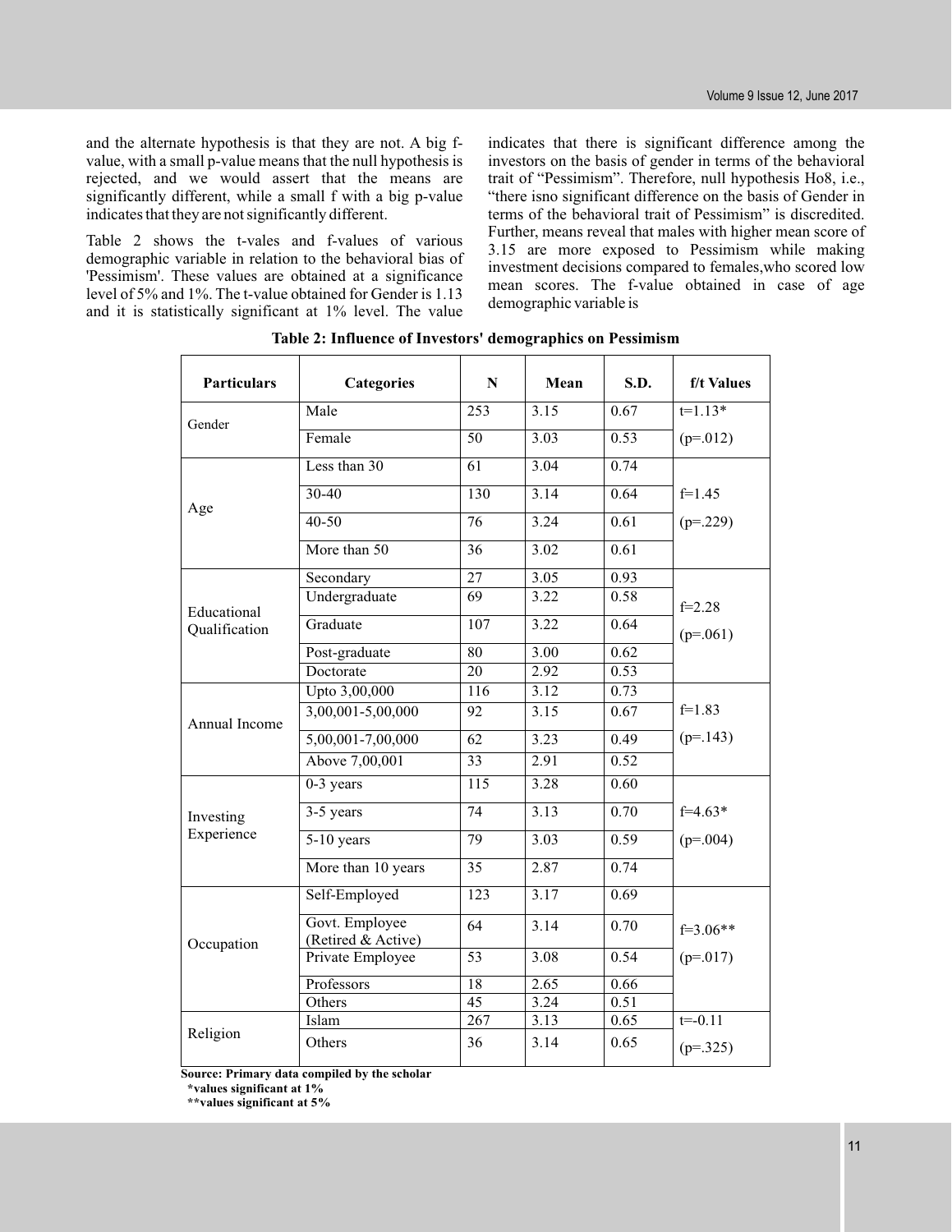1.45 and it is not statistically significant. The value indicates that there is no significant difference among the investors on the basis of age in terms of the behavioral trait of "Pessimism". Therefore, null hypothesis Ho9, i.e. "no significant difference on the basis of Age in terms of the behavioral trait of Pessimism" is accepted.

The f-value obtained for Educational Qualification is 2.28, which is not statistically significant. The value shows that there is no significant difference among the investors in terms of the use of Pessimism for financial decision-making, on the basis of Educational Qualifications they possess. Hence, the formulated null hypothesis Ho10, i.e. "there is no significant difference on the basis of Educational Qualification in terms of the behavioral trait of Pessimism" is accepted. Similar results are obtained for the hypothesis framed for annual income demographic variable. Therefore, formulated null hypothesis Ho11 that says "there isno significant difference on the basis of Annual Income in terms of the behavioral trait of Pessimism" is accepted.

The f-value obtained for the demographic variable of investors' investing experience is 4.63 and it is statistically significant at 1% level. The value indicates that the investors show significant difference on the basis of their investing experience in terms of the presence of Pessimism in their financial decisions. Therefore, formulated hypothesis Ho12 that is "there isno significant difference on the basis of Investing Experience in terms of the behavioral trait of Pessimism" is discredited. Further, investors having least experience, i.e. upto 3 years have scored the highest mean of 3.28 and are more exposed to this bias and the investors having investing experience of more than 10 years are least expose to this bias, as they have scored low mean score of 2.87.

The results further reveal that depending upon the type of occupation; investors do differ significantly with respect to the Pessimism in financial decision making, resulting in the rejection of null hypothesis Ho13, i.e. "there isno significant difference on the basis of Occupation in terms of the behavioral trait of Pessimism". Further, professors have

scored low mean score of 2.65, revealing that they are least exposed to this behavioral bias.The t-value value obtained for Religion is not statistically significant. This confirms that religion has no role to play in determining Pessimism among the investors. Hence, null hypothesis Ho14, that "thereis no significant difference on the basis of Religion in terms of the behavioral trait of Pessimism" is accepted.

#### **CorrelationAnalysis:**

The aim of this analysis is to determine whether there exists any relationship between the variables under study. Further it provides what kind of relation, if any, exists. The values of correlation can range from  $-1$  to  $+1$  depending upon the type of relationship between the variables under study. In order to determine the influence of the behavioural biases under study on investors' rationality, bi-variate correlation between the biases i.e. over confidence and optimism, Pessimism and Rationality of the individual investors has been attempted. The results are significant at 0.01 level and 2-tailed tailed test is carried out.

The result presented in table 3 depicts the relationship between various behavioral biases under study and the rationality of the investors. It is evident from the table that there exists a significant negative correlation between Overconfidence & Optimism and Rationality. The correlation measure of -.490 reveals that "over confidence  $\&$ optimism"bias adversely affects the rationality of individual investor's investment decision to the tune of 49 per cent. Thus null hypothesis Ho15 "there is no significant relationship between over confidence & Optimism and Rationality" is rejected and the alternate one is accepted. Again,"Pessimism" and rationality are negatively correlated and the value of correlation is statistically significant. Thus, thenull hypothesis Ho16 i.e. "there is no significant relationship between Pessimism and Rationality" is rejected. The analysis depicts that out of the two biases under study "Overconfidence and Optimism" is stronger psychological trait influencing individual investors rationality compared to "Pessimism".

**Table 3: Relationship between various Behavioral Biases under study and Rationality of the individual investors**

| <b>Rationality</b> | Overconfidence $\&$<br>Optimism | <b>Pessimism</b>             |
|--------------------|---------------------------------|------------------------------|
|                    | $-.490*$<br>$P-value = .000$    | $-.346*$<br>$P-value = .000$ |

**Source: Primary data compiled by the scholar \*values significant at 1% (2-tailed)**

#### **Conclusion:**

People may vary in terms of the presence of psychological factors in their decision-making on the basis of various demographic variables, however, their influence on their rationality while they take investment decisions cannot be ruled out. One psychological factor may be significant with respect to one demographic variable while as other may or may not affect the same. In the present study, both the